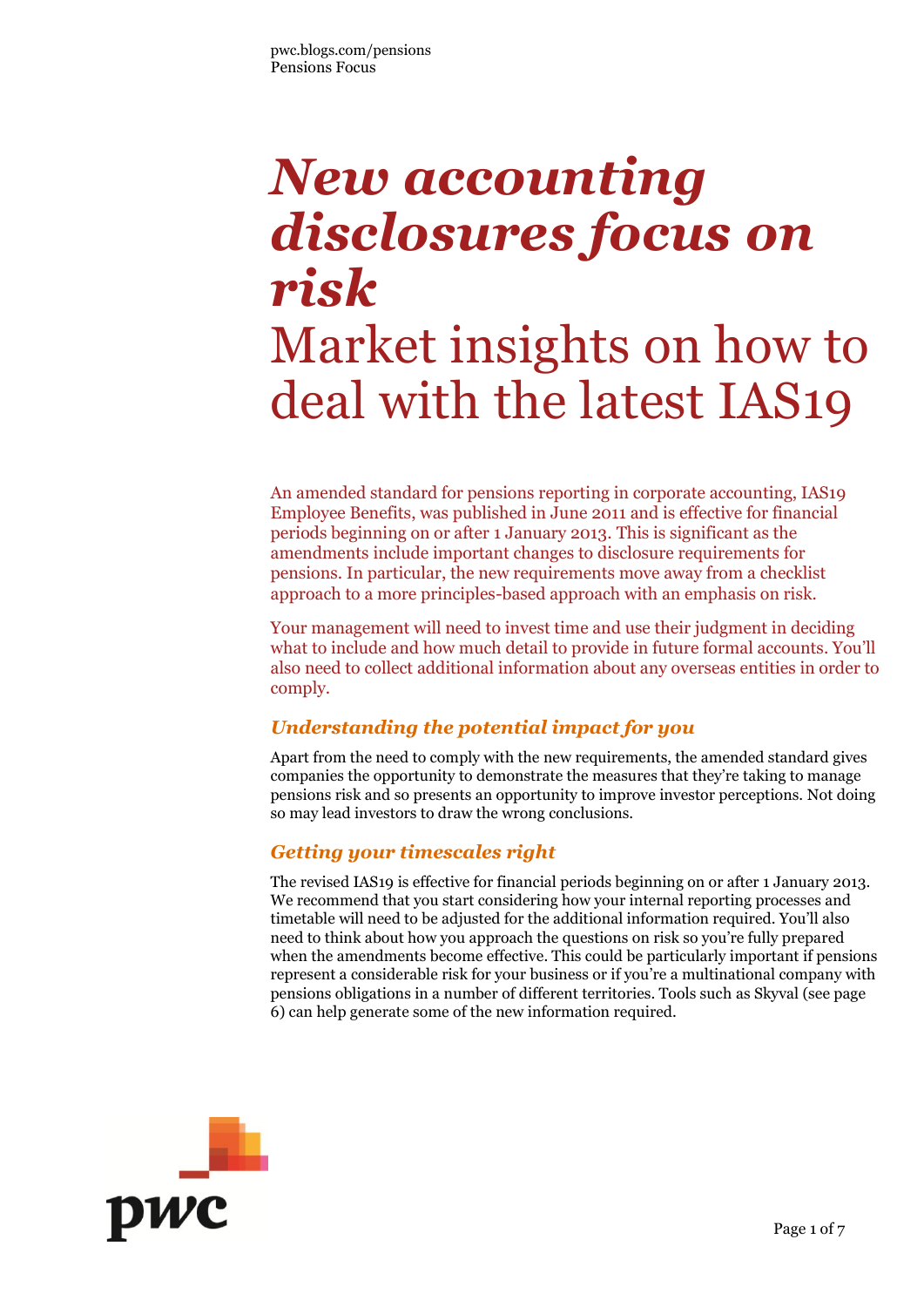### *Meeting the new disclosure objectives*

Three new disclosure objectives must be met:

- 1. Explain the characteristics of, and risks associated with, the entity's defined benefit (DB) plans.
- 2. Identify and explain the amounts in the entity's financial statements arising from its DB plans.
- 3. Explain how the DB plans may affect the entity's future cash flows regarding timing, amount and uncertainty.

We look at these objectives further below. We've also included insights from analysts on the kind of information they value and their expectations under these three objectives. The challenge is how to present information clearly and concisely, but with a coherent message that can be easily understood by readers of the accounts.

#### *Knowing which items to include*

There's no exhaustive list of which items you should include. Much of the current financial information is still required, such as reconciliations of assets and liabilities. But the revised IAS19 also requires companies to disclose any additional information needed to satisfy the three objectives. The additional items or explanation will depend heavily on your individual circumstances and we expect to see a wide variation in the level of content provided.

There's potential to reduce the volume of disclosures by taking out some of the less informative elements and some information that is no longer needed. Unrecognised gains/losses are no longer relevant. Explicit breakdown between funded and unfunded plans, the five-year history of assets and medical trend cost rates (if they're not material) are also no longer required.

#### *Objective 1 - Characteristics/risks of my plans*

In the table below, we've set out the items which the new standard requires you to disclose.

| <b>Requirement of standard</b>                                                             | <b>Example/considerations</b>                                                                                                                                       |  |
|--------------------------------------------------------------------------------------------|---------------------------------------------------------------------------------------------------------------------------------------------------------------------|--|
| <b>Nature of plan</b>                                                                      | Type of DB plan, e.g. final salary, career average,<br>cash balance, with brief description of how ultimate<br>benefits are determined.                             |  |
| Any other entity<br>responsible for the<br>governance of the plan                          | For example, plan trustees or supervisory board.                                                                                                                    |  |
| <b>Description of the</b><br>regulatory framework and<br>its impact on the plan            | For a UK plan, details of the recovery plan and its<br>impact (if any) on the asset ceiling.                                                                        |  |
| Description of the risks the<br>plan exposes the company<br>to, focusing on any unusual    | Table with description of the important common<br>risks, e.g. interest rate, price inflation, longevity,<br>salary inflation, investment.                           |  |
| or highly concentrated<br>risks                                                            | Any plan/entity-specific risks for those plans which<br>are material to the group $-$ see examples below.                                                           |  |
| <b>Descriptions of any special</b><br>events, such as<br>curtailments, settlements,<br>etc | Opportunity to describe any actions taken to reduce<br>or manage pensions risk, e.g. benefit changes,<br>member incentive exercises, buy-out, longevity<br>hedging. |  |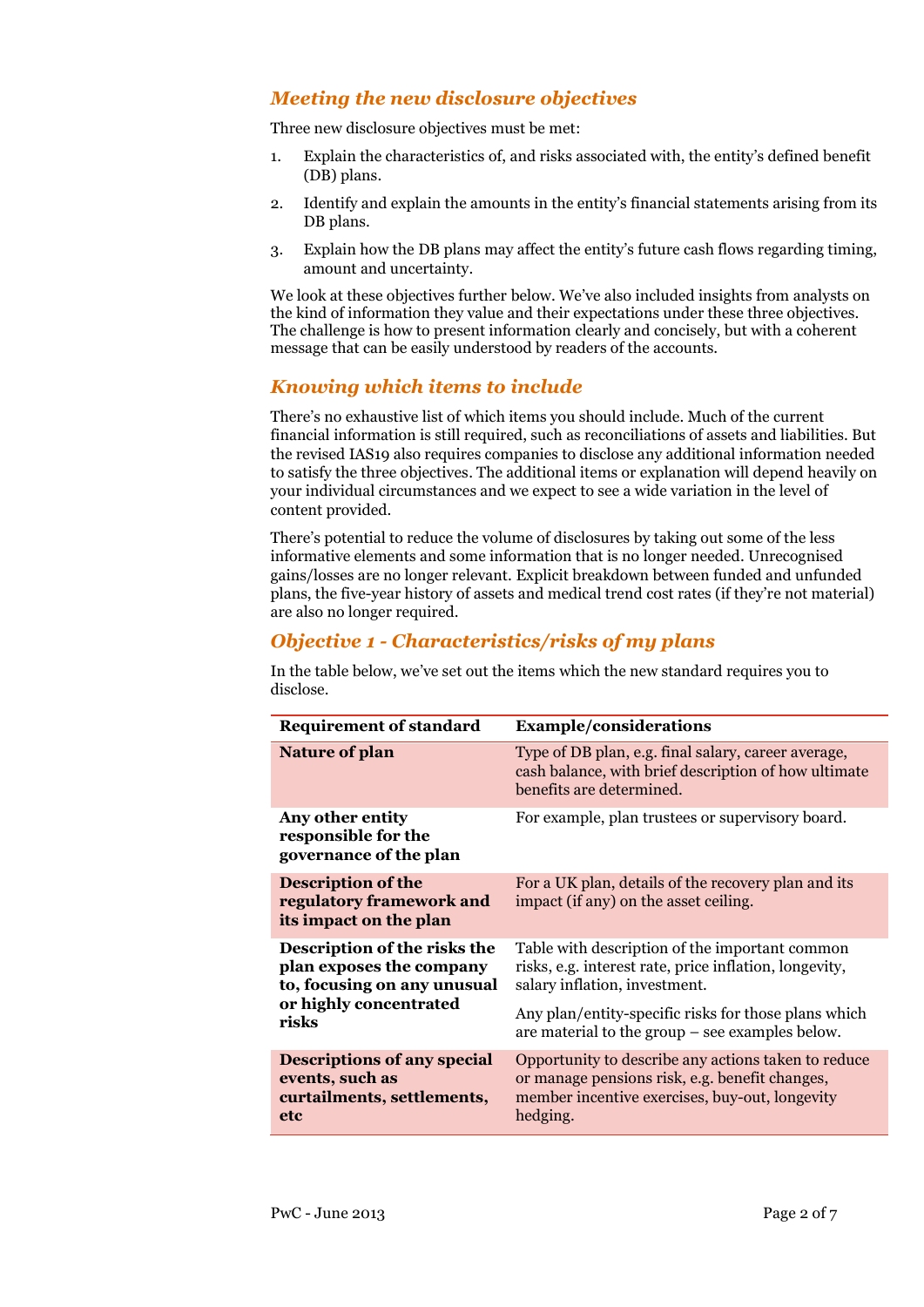Examples of highly concentrated risks:

- Significant asset holding in equities of one country or industry type.
- Significant holding in property, especially where the plan is small and the holding constitutes a single commercial property.

Examples of unusual plan/entity-specific risks:

- Uncertainties over the contractual obligation to benefits which have not yet been resolved.
- Significant risk of triggering immediate debt payments to the pension plan due to the group structure.
- Contractual right for members to transfer-in benefits from other plans on fixed terms.

#### *Objective 2 - Explain the amounts in my financial statements*

The standard is more specific here in setting out the information that should be disclosed. This is the requirement that companies will be most familiar with as the majority of it isn't new.

#### **Requirement of standard:**

A reconciliation of the balance sheet position over the year.

Separate reconciliations of the present value of the DB obligation, plan assets and the effect of the asset ceiling over the year.

A breakdown of assets between major asset classes and between quoted/unquoted assets.

Information on the level of self-investment in the plan assets.

Disclosure of the significant actuarial assumptions used.

While none of these requirements are completely new, some have changed slightly. The revised standard states that the asset class split should distinguish the nature and risks of those assets but doesn't specify what the asset split should be, although it does give an example. This may lead to more information being shown than has previously been the case.

Analysts are keen to see more details of the assets in which the pension schemes are invested. Peter Reilly, Head of Industrial Sector, Equity Research at Deutsche Bank, thinks that the asset class descriptions should indicate how well the assets match the liabilities, for example, average bond duration or a split of the bonds between fixed interest/index-linked.

Other items which could be included:

- For bonds, the split between corporate bonds and government bonds.
- Return-seeking assets are often aggregated, but it would be more informative to disclose explicitly the investments in, say, quoted equities, private equity, property, diversified growth funds etc.
- More detailed information on non-standard asset classes, such as derivatives.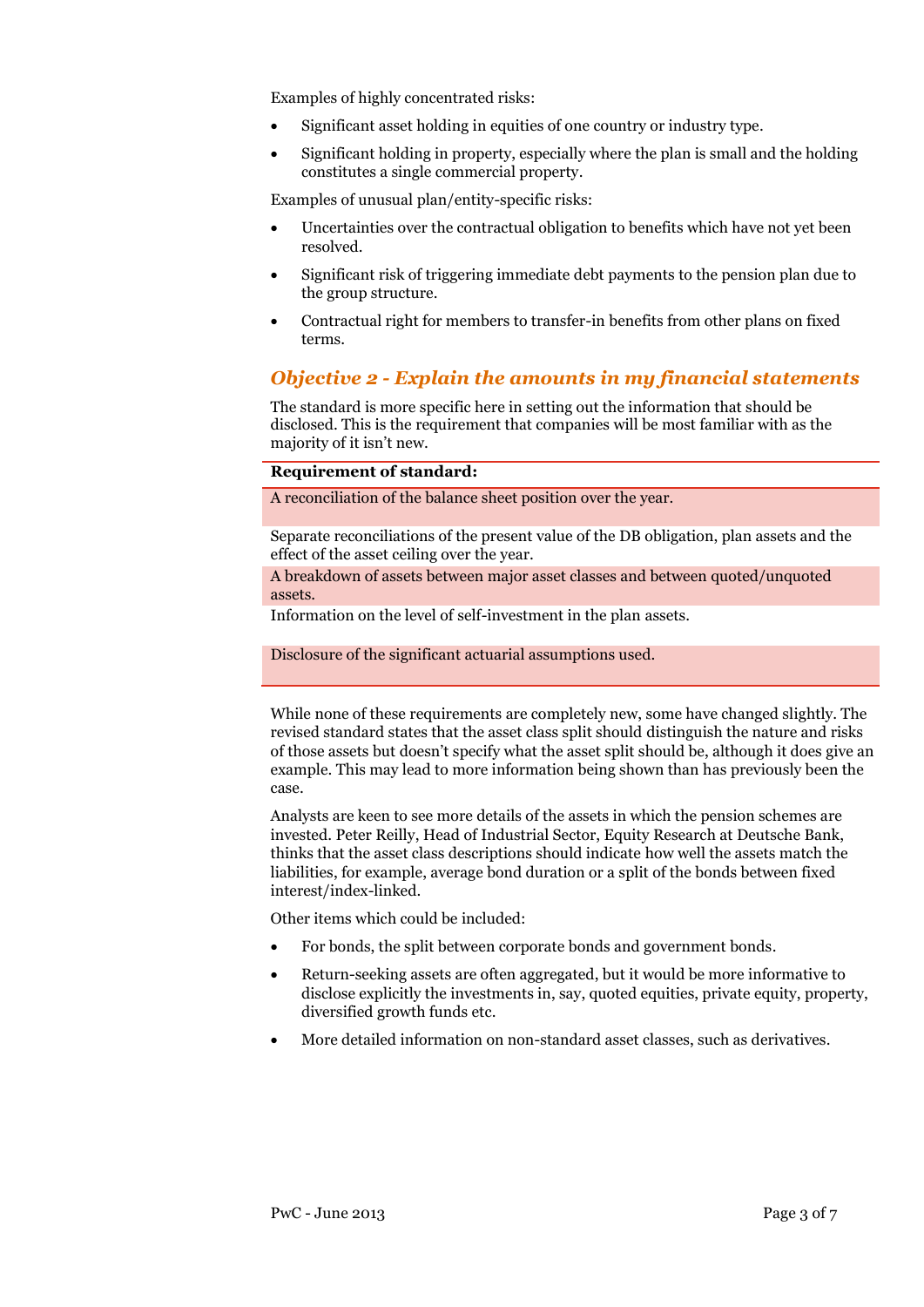#### *Objective 3 - Timing, amount and uncertainty of future cashflows*

| <b>Requirement of standard</b>                                                                                                                                                                                               |                                                                                                                                                                                                                                                                                                                                                                                                                                                                                                                            |  |
|------------------------------------------------------------------------------------------------------------------------------------------------------------------------------------------------------------------------------|----------------------------------------------------------------------------------------------------------------------------------------------------------------------------------------------------------------------------------------------------------------------------------------------------------------------------------------------------------------------------------------------------------------------------------------------------------------------------------------------------------------------------|--|
| <b>Sensitivity analysis for the</b><br>significant actuarial<br>assumptions, showing the impact<br>on the DB obligation and<br>including the methods and<br>assumptions used plus any<br>changes from the previous<br>period | Consider showing the impact of changes in<br>market conditions on net liability, not just<br>DB obligation, e.g. a movement in bond<br>yields. This could help to demonstrate<br>management of financial risks.                                                                                                                                                                                                                                                                                                            |  |
| <b>Description of any asset-liability</b><br>matching strategies to manage<br>risk                                                                                                                                           | Describe how risks are being<br>managed/reduced, e.g. interest rate, inflation<br>or longevity hedging. Also consider:<br>• describing other risk management<br>strategies such as liability management<br>exercises not already disclosed, and<br>mentioning strategies considered and<br>rejected (and why).                                                                                                                                                                                                             |  |
| <b>Indication of future cashflows,</b><br>including at least next year's<br>contributions and a description<br>of the funding<br>arrangements/policy that affect<br>contributions                                            | In the UK, consider:<br>a summary of the current schedule of<br>contributions, perhaps given in the<br>context of a medium/long-term plan to<br>address a funding shortfall and address<br>risks<br>any non-cash funding agreed/being<br>$\bullet$<br>negotiated<br>• timing of the next funding valuation, and<br>information on funding valuations, for<br>$\bullet$<br>example, results and assumptions<br>(although not specifically required,<br>analysts would like to see more funding<br>information – see below). |  |
| <b>Information on maturity profile</b>                                                                                                                                                                                       | Duration is required as a minimum. But<br>analysts would prefer companies to go<br>further, for example:<br>a breakdown of the liabilities by active,<br>deferred and pensioner members, and<br>charting expected future benefit<br>payments - an example can be found in<br>BT's accounts, which include a graph to<br>show the estimated term of the scheme's<br>liabilities, illustrating the peak point and<br>the end date, rather than simply the<br>average.                                                        |  |

On funding, Peter Elwin, Head of European Pensions, Valuation and Accounting Research at JP Morgan, notes that while there is value in the information provided by the plan's valuation for funding purposes, ideally, companies would provide the results and assumptions from the most recent actuarial valuation alongside the accounting disclosures, so users can compare the two different valuation bases.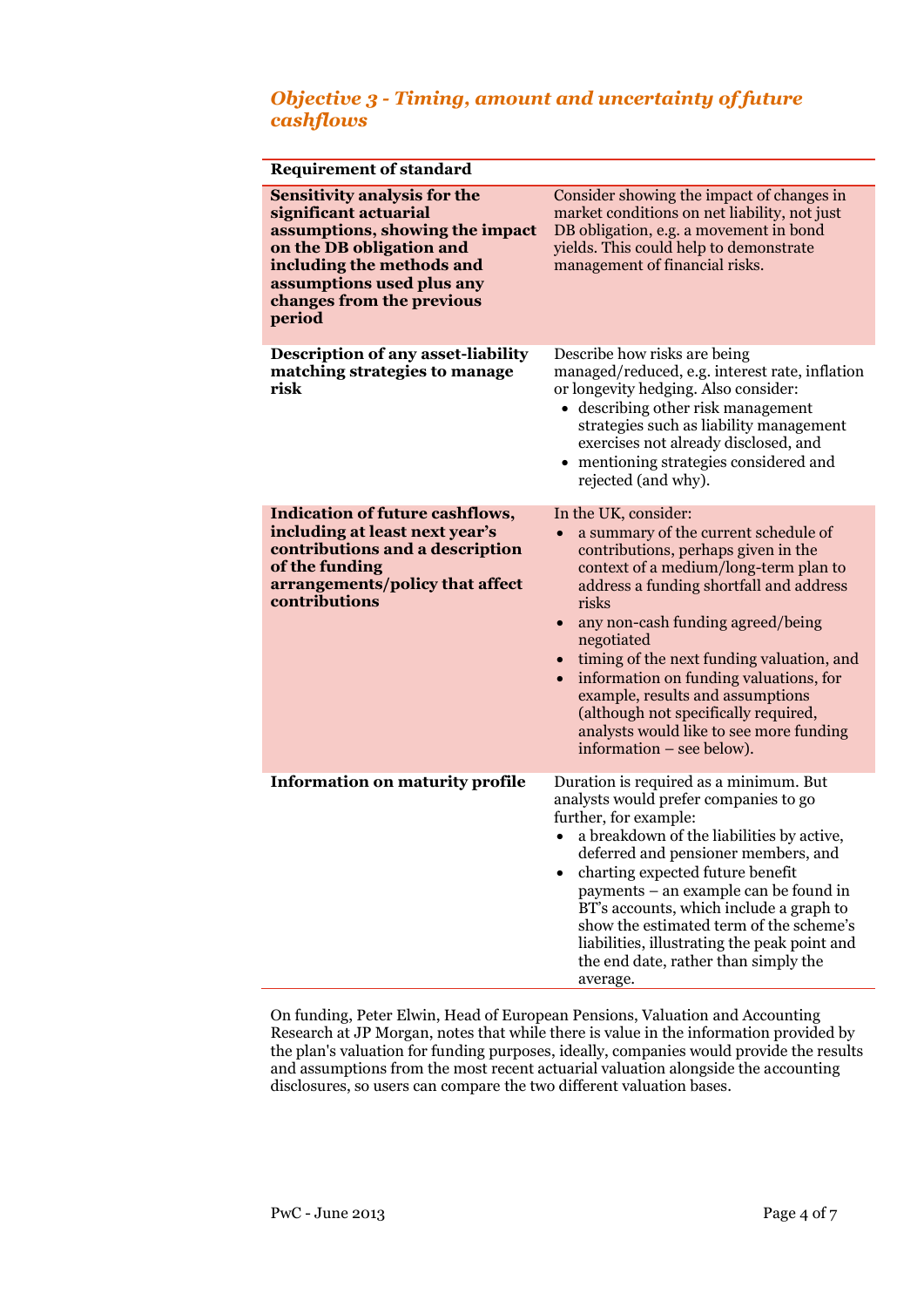#### *Take into account the needs of the users of my financial statements*

A balance needs to be struck between providing enough relevant information to allow users to understand the risks, without disclosing so much information that users lose sight of what's important.

The relative size of the pension scheme compared to the size of the company is an important factor in deciding how much detail should be included in the disclosure note. A company will want to provide confidence to potential investors that a significant pension scheme is being managed well and that the cost of the scheme isn't detrimental to the business.

If your company has a number of different schemes in various countries, you'll need to think carefully about how to present the financial information. We would expect more detail in the disclosures on the largest schemes or those associated with the greatest risks. Information in respect of smaller or less risky schemes could be summarised or aggregated in some way, to avoid taking up too much space.

#### *Disclosing the right information for multi-employer pension or group plans*

The accounting for multi-employer plans has not changed. But more information has to be disclosed. This includes:

- narrative information on how the company's contributions to the plan are determined
- the extent to which the company is liable for meeting other companies' obligations under the pension plan, and
- a description of any agreed allocation of a deficit or surplus upon withdrawal from the plan or the wind-up of the plan.

The disclosure requirements for plans that share risks between entities under common control (i.e. group plans rather than multi-employer plans) haven't changed. But the new standard does enable entities like these to cross-reference with disclosures of other group entities in certain circumstances to help reduce the volume of disclosures.

#### *Disclosing the right information in respect of any limit on the DB asset*

If a company doesn't have an unconditional right to a refund of surplus, there may be a limit on the DB asset that can be recognised on the balance sheet, or an additional liability arising from a minimum funding requirement.

Where this applies, you'll have to disclose a reconciliation of the effect of the asset limit (or additional liability), as well as how the maximum economic benefit available was determined, i.e. whether it relates to a refund or a reduction in future contributions or both.

#### *Make the most of the opportunity*

Accounting figures and disclosures have always had their limitations. They still do and still will. Some people will regard these new requirements as a pain. Other people will see them as a fantastic opportunity. That opportunity has always been there, but inevitably with these disclosures becoming a formal requirement we expect to see an upgrade in the usefulness of corporate pensions reporting.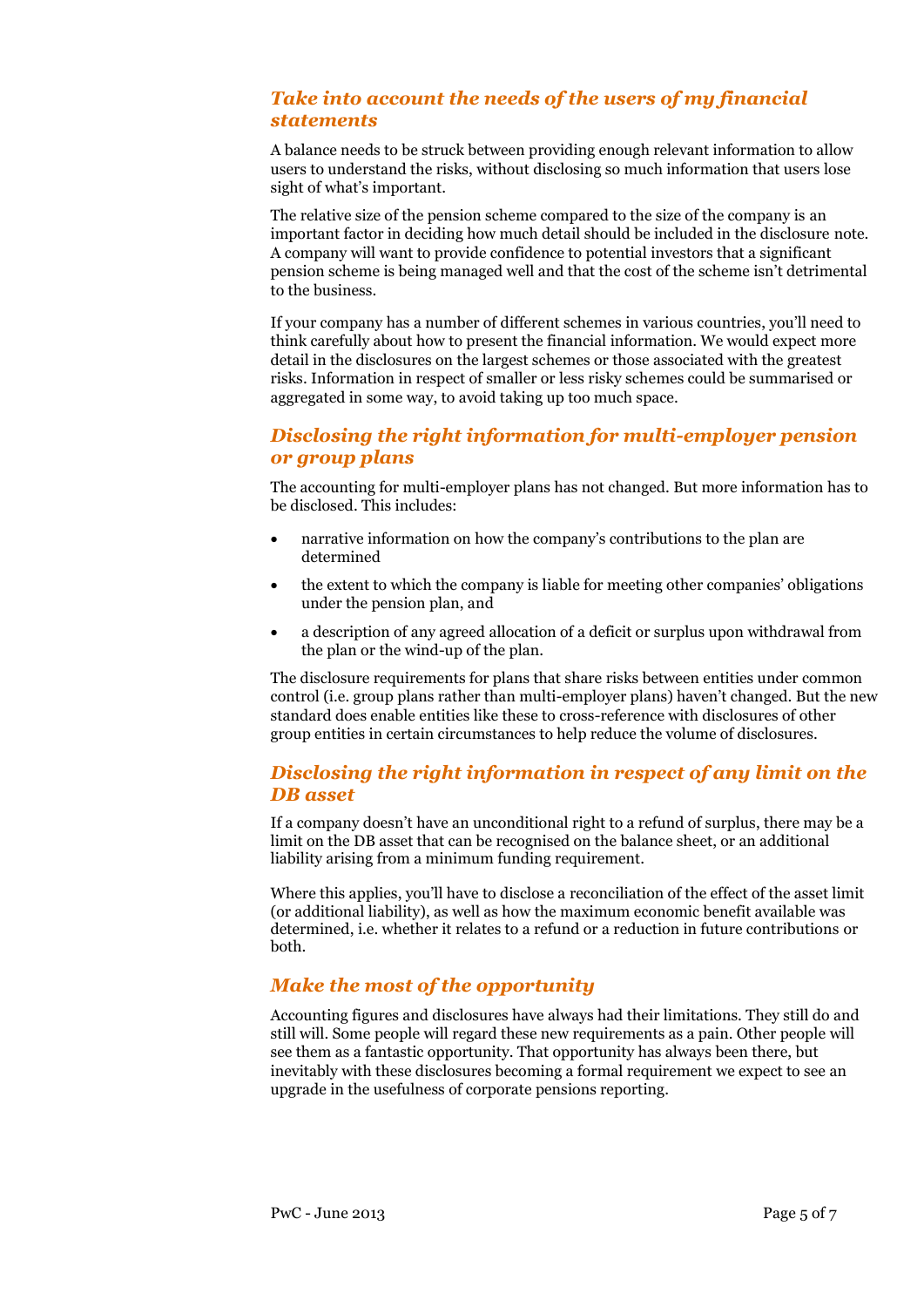## *Using Skyval* Turning data into decisions

Our new online pensions modelling tool, Skyval, can reduce the effort involved in preparing corporate pensions disclosure information. Skyval will revolutionise the way companies and trustees manage, monitor and take decisions about their pensions issues. Skyval allows users to perform in real-time:

- updates of funding and accounting actuarial valuations
- risk management analysis
- sensitivity testing under a variety of economic scenarios and what-ifs
- ability to drill down into detailed scheme and market information, including cashflows, and
- summary dashboard reporting on key pension scheme metrics.



Skyval is an exclusive platform with functionality and interfaces specifically designed to meet the requirements of those involved in dealing with pensions issues. Users will be able to access output covering IAS 19 accounting disclosures and benchmarking, investment strategy and pensions risk management, and scheme funding analysis. Skyval is available to support advisory work and, for appropriate organisations, sponsors and trustees will also be able to access Skyval directly, obtaining at first hand information and analysis only previously available through advisers.

#### *Skyval*

- Helps companies and trustees understand and manage their defined benefit pension liabilities quickly and efficiently
- Can be used directly in-house by selected employers and trustees
- *Find out more*  Contains analysis to support decision-making in an intuitive and readily accessible format